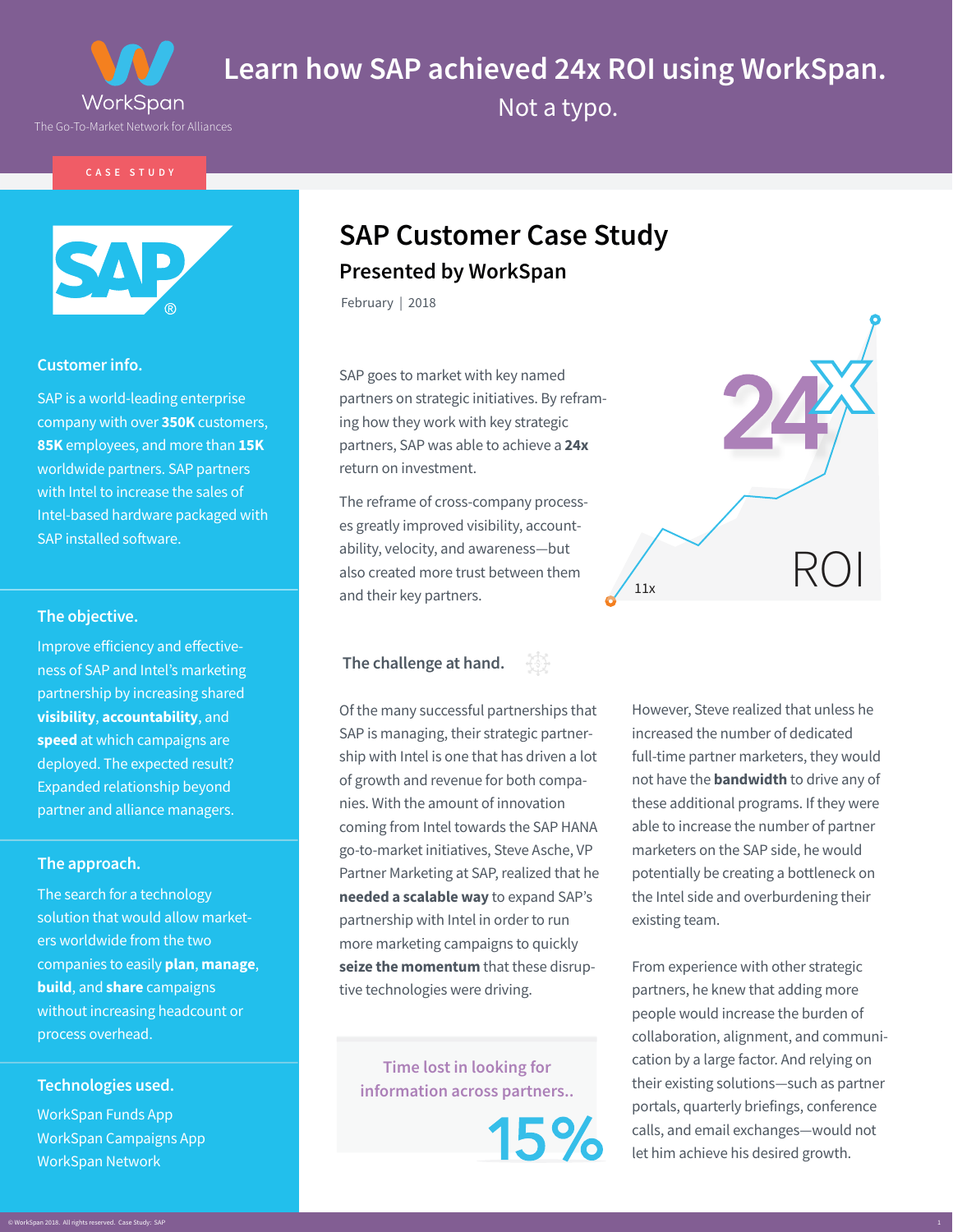

#### **CHALLENGES CONT'D**

Steve also wanted to **mitigate the risks** of having initiatives delayed if someone was on an extended leave or there was personnel churn on either side of the relationship. The historical context of the marketing

campaigns was kept by individuals, while results and achievements were housed in post-campaign powerpoint decks. There was no simple way for others to learn about the challenges, routes to victory, or

any other process changes that were made to achieve the results. He felt marketing **velocity** was lost by not having a way for others to tap into this extensive knowledge.

**Churn with strategic partners could** slow down your campaigns by **Days** 



**We drastically reduced time spent on mundane coordination tasks, and instead doubled the number of campaigns and tripled marketing impact.**  $\epsilon$ 

> -Steve Asche VP Digital & Partner Marketing, Digital Enterprise Platform Group, SAP

## **WorkSpan to the rescue.**

Instead of focusing on hiring more people resources to expand SAP's partnership with Intel, Steve investigated technology solutions that would help him and his team **maximize** their efforts, as well as their counterparts at Intel. The team at SAP reviewed a variety of solutions to enhance their existing partner

## **A (super) simple solution.**

SAP and Intel marketing teams were able to quickly and easily work together on multiple campaigns, manage campaign activities and progress, and track campaign results. The WorkSpan Calendar also gave them **visibility** to see and filter all of their campaigns by region, product, theme, campaign type, and other important measures.

Instead of waiting for finished campaigns to conduct a post-mortem—or ask for metrics on a recurring basis—they were able to report portal and PRM system; but none provided the level of visibility and transparency that their stakeholders required, nor did they have an intuitive and efficient way to manage program budgeting. The SAP team chose WorkSpan for its ability to provide **maximum visibility** of their partner marketing campaigns, including

on campaign metrics by importing data directly from each partners' CRM and marketing automation systems, in order to further promote and **strengthen accountability** between the two teams.

WorkSpan's shared system of record allowed them to improve the velocity of campaigns by creating them for partners to join or fund, and **discover** in-flight. And based on results, they could clone or expand those campaigns to the same or different markets.

activities, assets, and results from their respective CRM, marketing automation, and other marketing solutions. Work-Span also allowed their marketing teams to easily work together on multiple campaigns while simultaneously creating a **shared digital system of record** containing all the campaign activities, assets, and results.

SAP and Intel's international teams were also able to leverage WorkSpan quickly without needing training or reliance on a dedicated support manager. The flexibility of WorkSpan allowed for campaigns created at headquarters to be pushed out to the regions, while **empowering** regional marketers to promote their local campaigns for additional funding or global expansion.